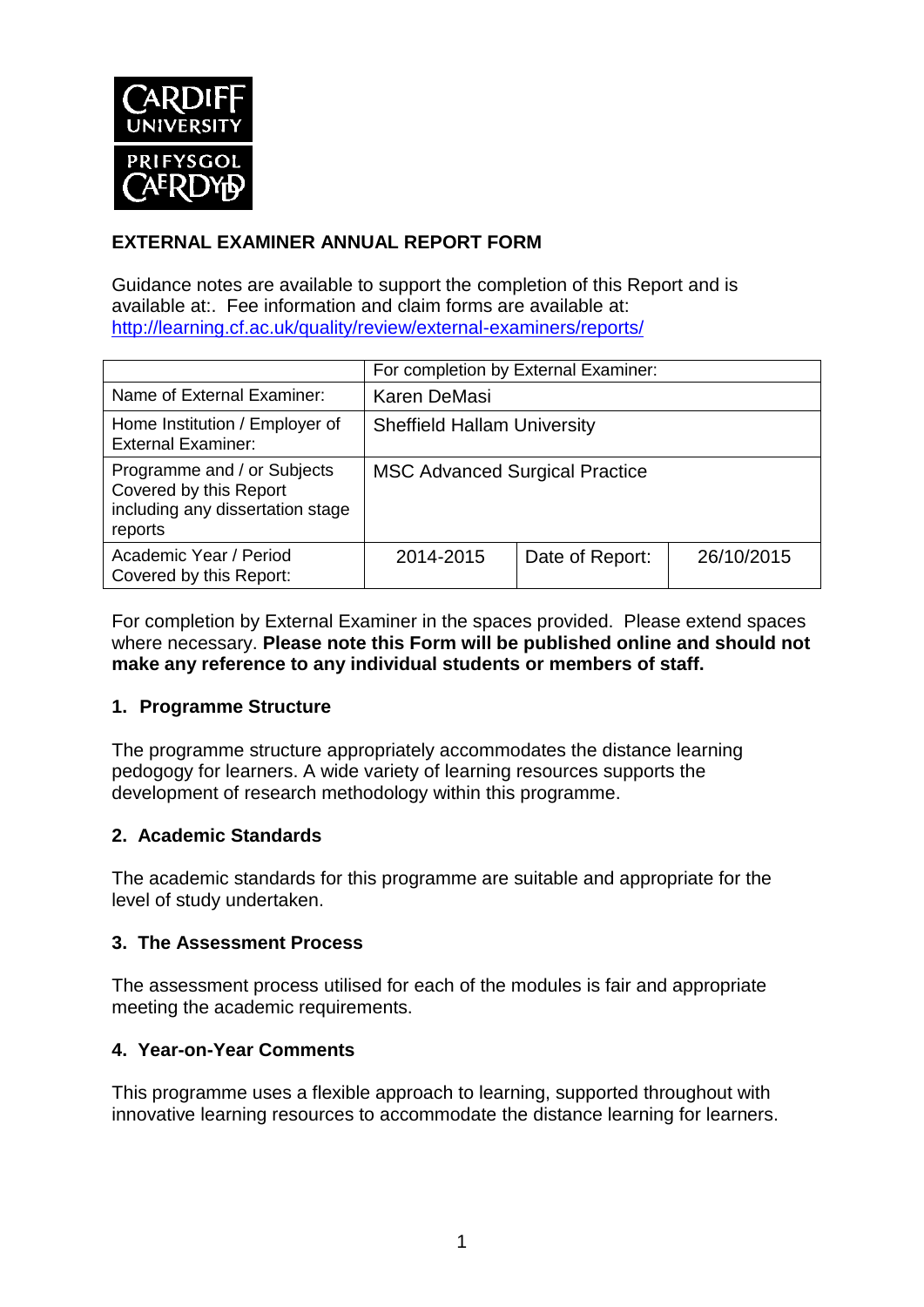# **5. Preparation / Induction Activity (for new External Examiners only)**

The administration and academic team support the external examiners role.

## **6. Noteworthy Practice and Enhancement**

The academic team have an innovative approach in the development of learning resources and assessment methods for this programme.

# **7. Appointment Overview (for retiring External Examiners only)**

N/A.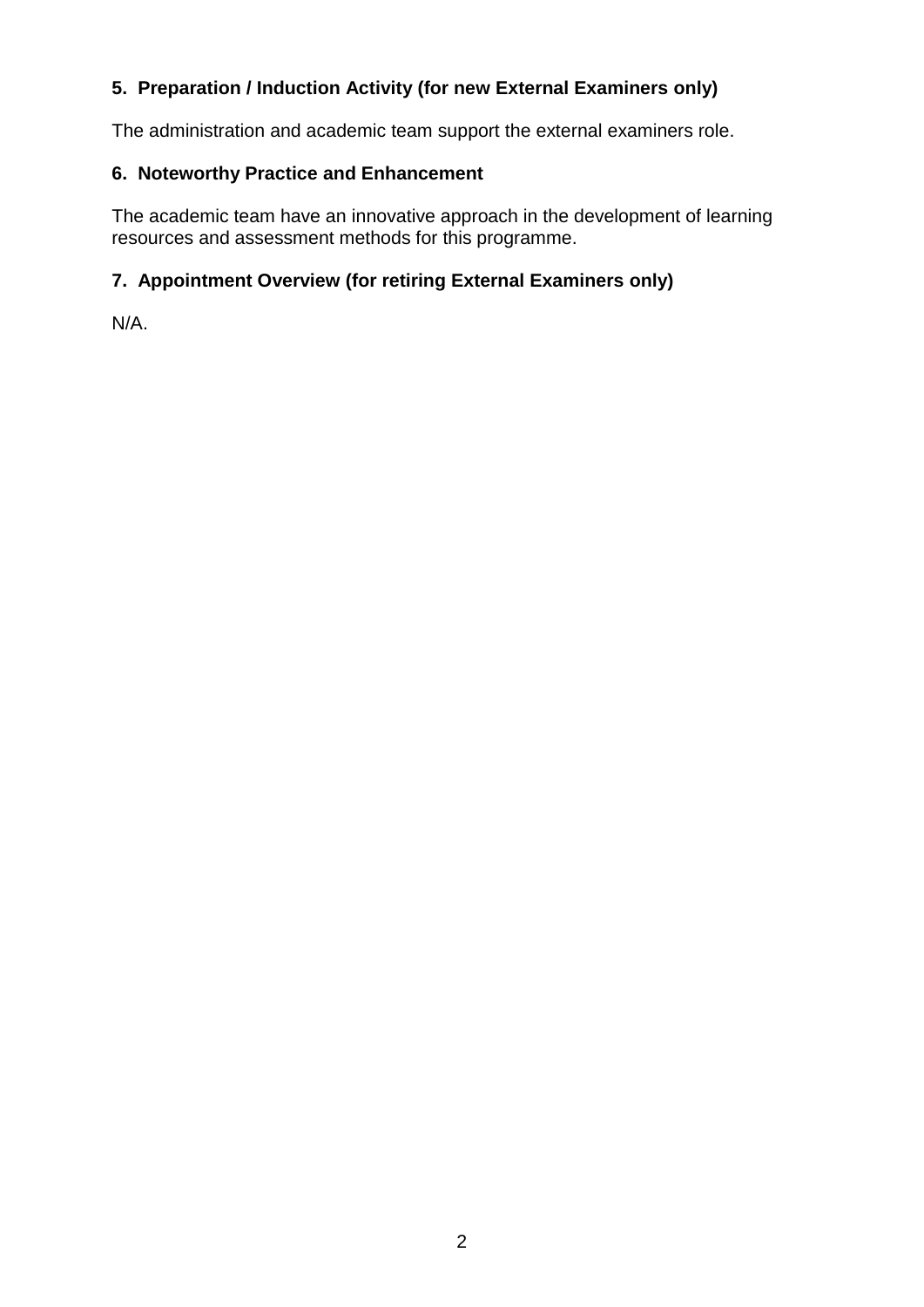# **8. Annual Report Checklist**

Please include appropriate comments within Sections 1-7 above for any answer of 'No'.

|                                          |                                                                                                                                                             | <b>Yes</b><br>(Y)       | <b>No</b><br>(N) | N/A<br>(N/A) |
|------------------------------------------|-------------------------------------------------------------------------------------------------------------------------------------------------------------|-------------------------|------------------|--------------|
| <b>Programme/Course Information</b>      |                                                                                                                                                             |                         |                  |              |
| 8.1                                      | Did you receive sufficient information about the Programme and<br>its contents, learning outcomes and assessments?                                          | Y                       |                  |              |
| 8.2                                      | Were you asked to comment on any changes to the assessment<br>of the Programme?                                                                             |                         |                  | <b>NA</b>    |
| <b>Draft Examination Question Papers</b> |                                                                                                                                                             |                         |                  |              |
| 8.3                                      | Were you asked to approve all examination papers contributing<br>to the final award?                                                                        | Y                       |                  |              |
| 8.4                                      | Were the nature, spread and level of the questions appropriate?                                                                                             | Y                       |                  |              |
| 8.5                                      | Were suitable arrangements made to consider your comments?                                                                                                  | Y                       |                  |              |
|                                          | <b>Marking Examination Scripts</b>                                                                                                                          |                         |                  |              |
| 8.6                                      | Did you receive a sufficient number of scripts to be able to assess<br>whether the internal marking and classifications were appropriate<br>and consistent? | Y                       |                  |              |
| 8.7                                      | Was the general standard and consistency of marking<br>appropriate?                                                                                         | Υ                       |                  |              |
| 8.8                                      | Were the scripts marked in such a way as to enable you to see<br>the reasons for the award of given marks?                                                  | Y                       |                  |              |
| 8.9                                      | Were you satisfied with the standard and consistency of marking<br>applied by the internal examiners?                                                       | $\overline{\mathsf{Y}}$ |                  |              |
| 8.10                                     | In your judgement, did you have the opportunity to examine a<br>sufficient cross-section of candidates' work contributing to the<br>final assessment?       | $\overline{\mathsf{Y}}$ |                  |              |
|                                          | <b>Coursework and Practical Assessments</b>                                                                                                                 |                         |                  |              |
| 8.11                                     | Was the choice of subjects for coursework and / or practical<br>assessments appropriate?                                                                    | Y                       |                  |              |
| 8.12                                     | Were you afforded access to an appropriate sample of<br>coursework and / or practical assessments?                                                          | Υ                       |                  |              |
| 8.13                                     | Was the method and general standard of assessment<br>appropriate?                                                                                           | Y                       |                  |              |
| 8.14                                     | Is sufficient feedback provided to students on their assessed<br>work?                                                                                      | Y                       |                  |              |
|                                          | <b>Clinical Examinations (if applicable)</b>                                                                                                                |                         |                  |              |
| 8.15                                     | Were satisfactory arrangements made for the conduct of clinical<br>assessments?                                                                             |                         |                  | <b>NA</b>    |
| <b>Sampling of Work</b>                  |                                                                                                                                                             |                         |                  |              |
| 8.16                                     | Were you afforded sufficient time to consider samples of<br>assessed work?                                                                                  | Y                       |                  |              |
| <b>Examining Board Meeting</b>           |                                                                                                                                                             |                         |                  |              |